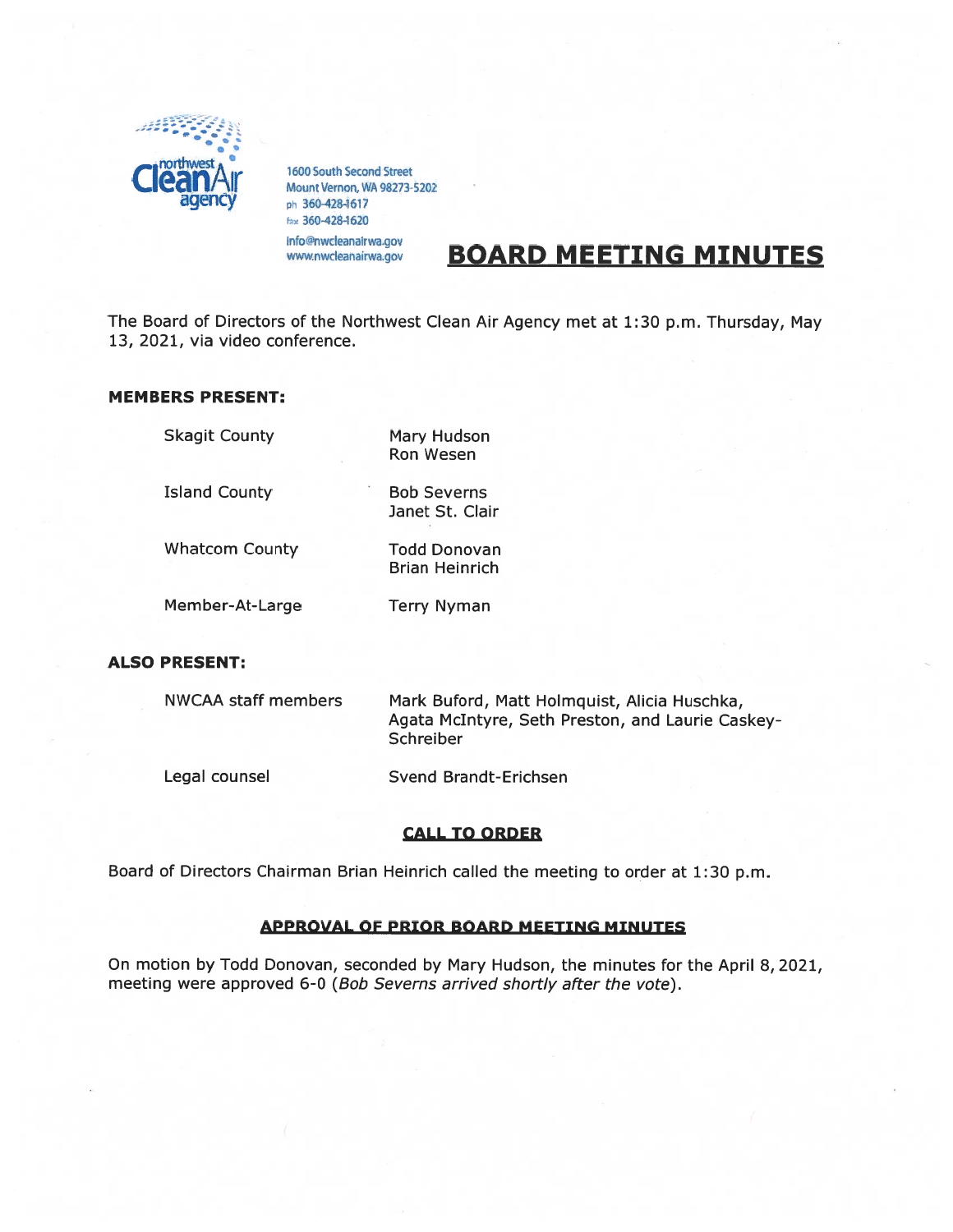# PRESENTATIONS & NEW BUSINESS

# Fiscal year 2021 third quarter financial report (through March 31, 2021) - Alicia Huschka.

NWCAA Chief Financial Officer Alicia Huschka reviewed actual financial results compared to the annual budget for fiscal year 2021 for the Operating Fund for the nine-month period ending March 31, 2021.

|                        | Year-to-date | <b>Annual Budget</b> | % of Annual Budget |
|------------------------|--------------|----------------------|--------------------|
| <b>Revenues</b>        | \$4,257,428  | \$4,455,596          | 96%                |
| <i><b>Expenses</b></i> | \$3,267,617  | \$4,900,205          | 67%                |

Huschka stated that the revenues are tracking as anticipated, noting the cyclical nature of when certain revenues are billed and received during the year.

### Fiscal year 2022 proposed budget - Alicia Huschka

Agency budget calendar:

- January-February Internal budget development
- March 25 Reviewed draft budget with Advisory Council
- April 8 Reviewed proposed budget with Finance Committee
- May 13 Presentation of proposed budget to Board of Directors
- June 10 Adoption of budget by Board of Directors
- July 1 New fiscal year begins

### Proposed Budget Overview:

Incorporation of strategic plan elements and suppor<sup>t</sup> of the following actions:

- • Meet EPA's expectations on timely compliance and permitting actions for the air operating permit program (AOP).
- • Continue progress on our multi-year digital records managemen<sup>t</sup> modernization project, which utilizes Laserfiche, an enterprise content managemen<sup>t</sup> software system.
- Continue to locate unregistered businesses and bring them into the registered source program.
- Continue work with Columbia Valley area residents on long-term strategy for reducing wood smoke pollution.
- • Complete the funded greenhouse gas mitigation projects approved by the Board, which may include adding solar array panels to the roof of our building.
- •Continue to monitor and maintain adequate budget reserves.

Huschka and NWCAA Executive Director Mark Buford then presented the proposed fiscal year 2022 budget, highlighting the following items:

Revenues - Fiscal year 2022 total proposed revenues of \$4,639,632

- Air Operating Permit program revenue before prior year adjustment is \$3,248,454; <sup>22</sup> AOP facilities
- •Registered Source program fees of \$663,000; currently 492 sources/facilities
- •New Source Review fees \$100,000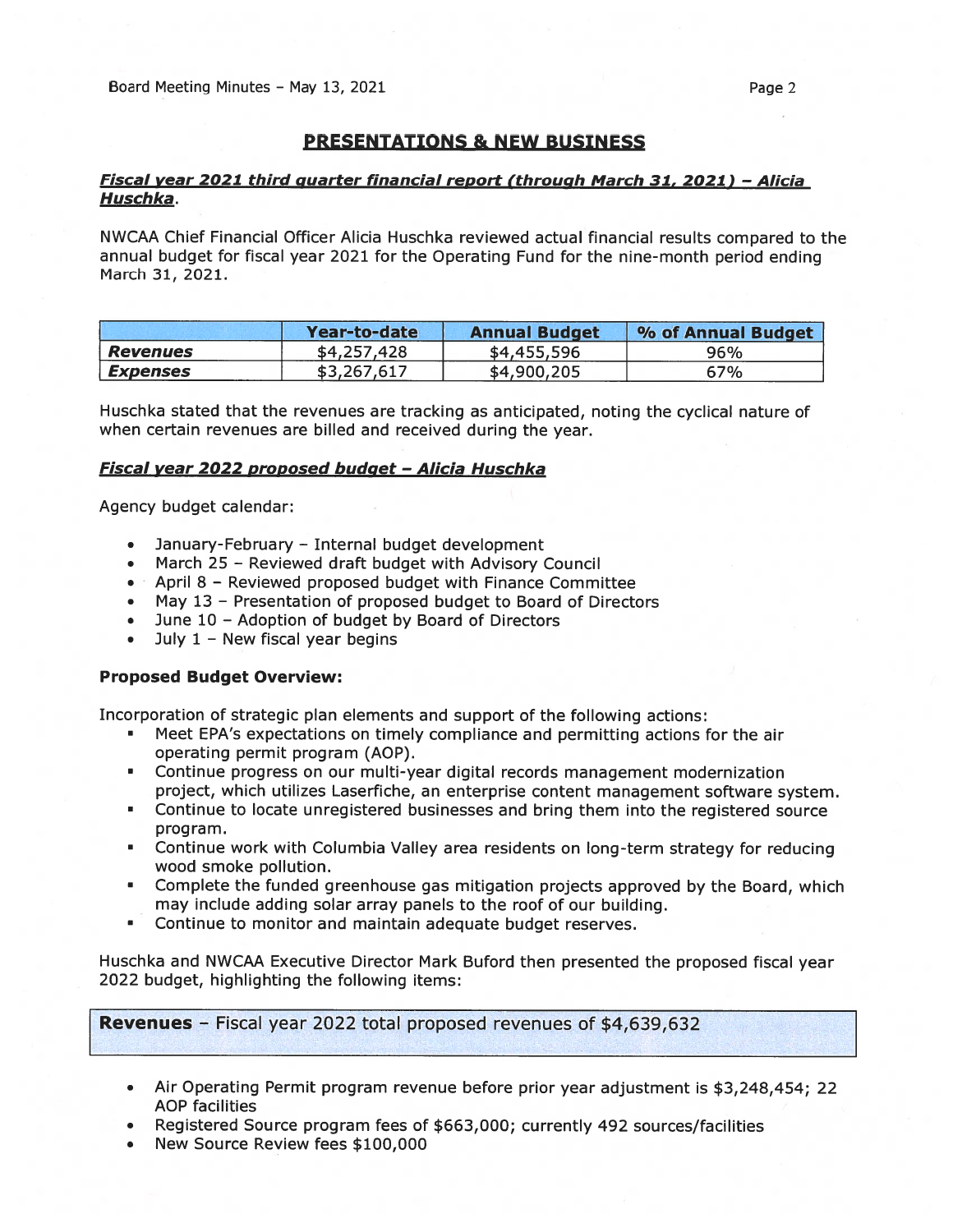Board Meeting Minutes – May 13, 2021 **Page 3** and Meeting Minutes – May 13, 2021

- • Per capita fee income of \$155,393 is budgeted at the same \$0.35 cents per capita rate established in 1989
- •Penalty revenue budgeted at \$85,000

Expenses — Fiscal year <sup>2022</sup> total propose<sup>d</sup> expenses of \$4,680,443

- . Personnel costs for 23.2 FTE5, include:
	- <sup>o</sup> 1.7% cost-of-living adjustment, based on 2020 annual average Consumer Price Index-Urban for the Seattle/Tacoma/Bellevue area.
	- <sup>o</sup> Reflects the full-time addition of an air quality instrument technician position, which was first added January 2021 of FY 2021.
- • Special projects coordinator position remains an authorized position but not budgeted for in FY 2022 — pending review of duties.
- •Outdoor burn program is \$100,000
- • Capital Outlay
	- <sup>o</sup> Scheduled air monitoring equipment replacements of \$57,500
	- <sup>o</sup> \$100,000 for vehicles (monitoring van and Toyota RAV4 Hybrid)
	- $\circ$  \$63,500 for computer equipment including 24 workstation replacements

Fund balance and reserves - Fiscal year 2022 estimated Ending Operating Fund and Reserve Funds' balance at 6/30/2022:

| • Operating Fund                             | \$1,043,000 |
|----------------------------------------------|-------------|
| • Cumulative Reserve Fund                    | 730,000     |
| • Personnel Cost Reserve Fund                | 279,000     |
| • Capital Replacement Reserve Fund           | 192,000     |
| • Legal Reserve Fund                         | 155,000     |
| • Total Operating and Reserves Fund Balances | \$2,399,000 |

Board members did not sugges<sup>t</sup> any changes to the propose<sup>d</sup> fiscal year <sup>2022</sup> budget. Resolutions to adopt the fiscal year 2022 budget will be presented to the Board at the June 10 meeting for adoption.

# ACTION ITEMS

# Resolution 588 - Authorizes Executive Director to negotiate grant contract with the Specialized Emergency Response Program (SERP) to fund selfcontained breathing apparatus (SCBA) equipment.

NWCAA Executive Director Mark Buford presented Resolution <sup>588</sup> for adoption, explaining that NWCAA will negotiate <sup>a</sup> contract with SERP to fund the purchase of twenty SCBAs, including other accessories, in the amount of \$170,661.

Hudson made <sup>a</sup> motion to approved Resolution 588, seconded by Janet St. Clair. Board members approve<sup>d</sup> the motion 7-0. St. Clair also requested an update from the SERP group during <sup>2022</sup> to learn how the equipment is working for their program.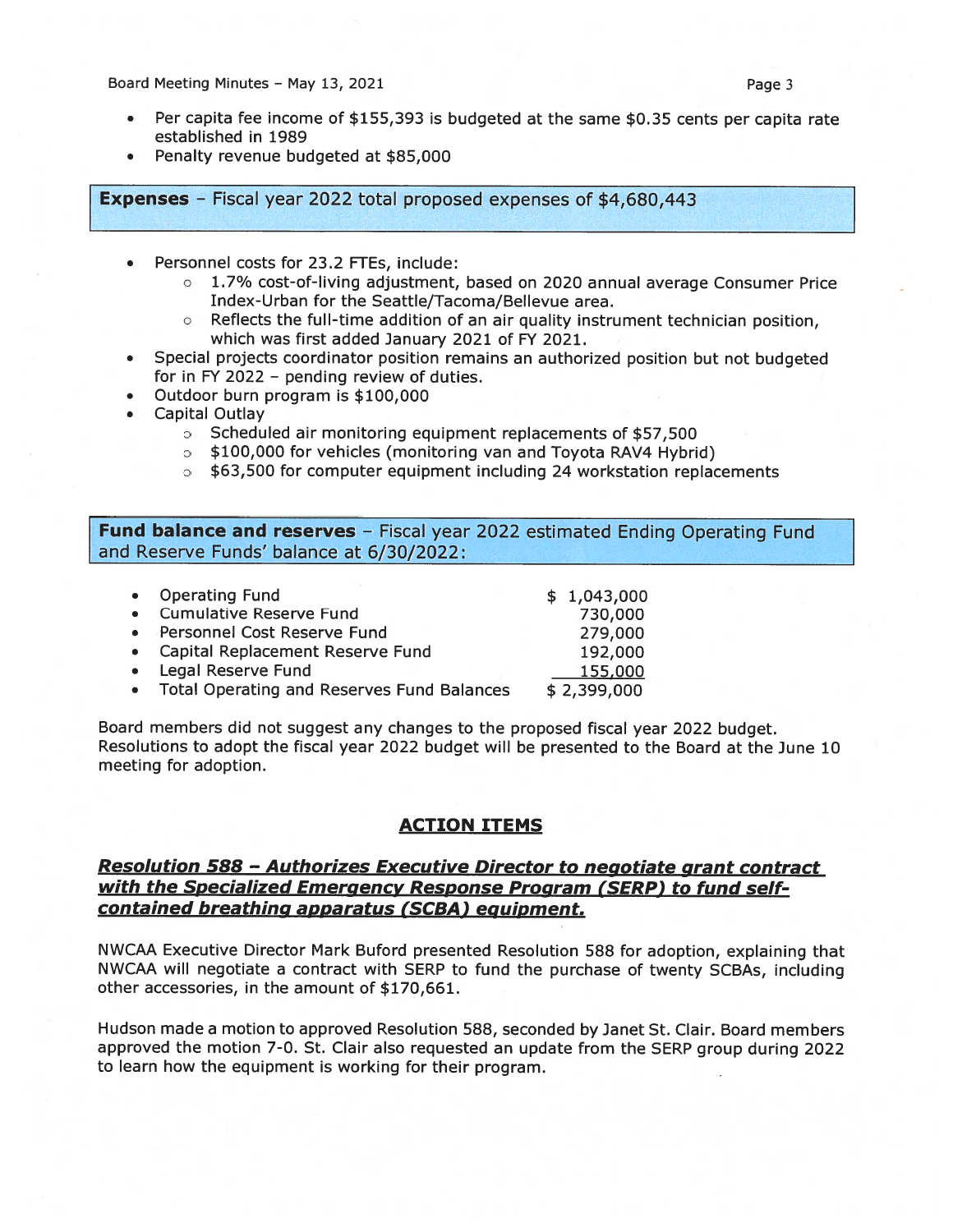### Bills and claims

Board members discussed the bills and claims repor<sup>t</sup> for April 2021 (totaling \$374,949.21). Bob Severns made <sup>a</sup> motion to approve the April 2021 bills and claims. Ron Wesen seconded the motion, and the Board approved the bills and claims 7-0.

### STAFF REPORTS

### Executive Director's repor<sup>t</sup> — Mark Buford

Buford reported to the Board on the following matters:

- • The State Legislative session recently concluded, and significant work was accomplished to address climate change issues.
	- $\circ$  House Bill 1091 passed the Legislature. This bill aims to reduce GHG emissions per unit of fuel to 20% below 2017 levels by 2038. This bill also encourages the use of in-state bio-fuel.
	- $\circ$  House Bill 1287 known as the Clean Cars Bill, was passed by the Legislature. This would mandate that public and private passenger vehicles sold in Washington State, starting in 2030, be electric.
	- <sup>o</sup> House Bill 5126 passed the Legislature. If signed by the Governor, Washington will develop <sup>a</sup> Climate Commitment Act / Cap and Invest program, similar to the one in place in California. It will cover threequarters of greenhouse gas (GHG) emissions. The intent is to reduce GHG emissions, while requiring large sources pay <sup>a</sup> fee that is then directed to communities who are affected by pollution - building an environmental justice program. Buford added that there are many questions/issues as to how this will be implemented in practice and the role of the NWCAA.
	- $\circ$  Senate Bill 5141 passed the Legislature. This is the Healthy Environment for All (HEAL) Act. The goal is to reduce environmental and health disparities in Washington by implementing the recommendations of the environmental justice task force. Though it applies only to state agencies (NWCAA is not <sup>a</sup> state agency) in this current form, it is believed to be only <sup>a</sup> matter of time before these or similar requirements apply at the local governmen<sup>t</sup> level. Because the State has <sup>a</sup> more limited role in the regulation of air pollution (as compared to water, for example), local clean air agencies including the NWCAA will be engaged with the Department of Ecology as they develop an implementation <sup>p</sup>lan for their air program.

All of these Bills will impact NWCAA to some extent. Once the details ge<sup>t</sup> worked out, Buford will know more about the real impacts to the Agency.

•The Agency is still working remotely due to COVID issues.

#### New source review and air operating permit update — Aaata McIntyre

NWCAA Engineering Manager Agata McIntyre reported on the April 2021 construction permit (New Source Review) and Air Operating Permit activity.

During April, the Agency received one application for <sup>a</sup> construction permit, an administrative modification for the Shell refinery, and issued two construction permits for gas stations.